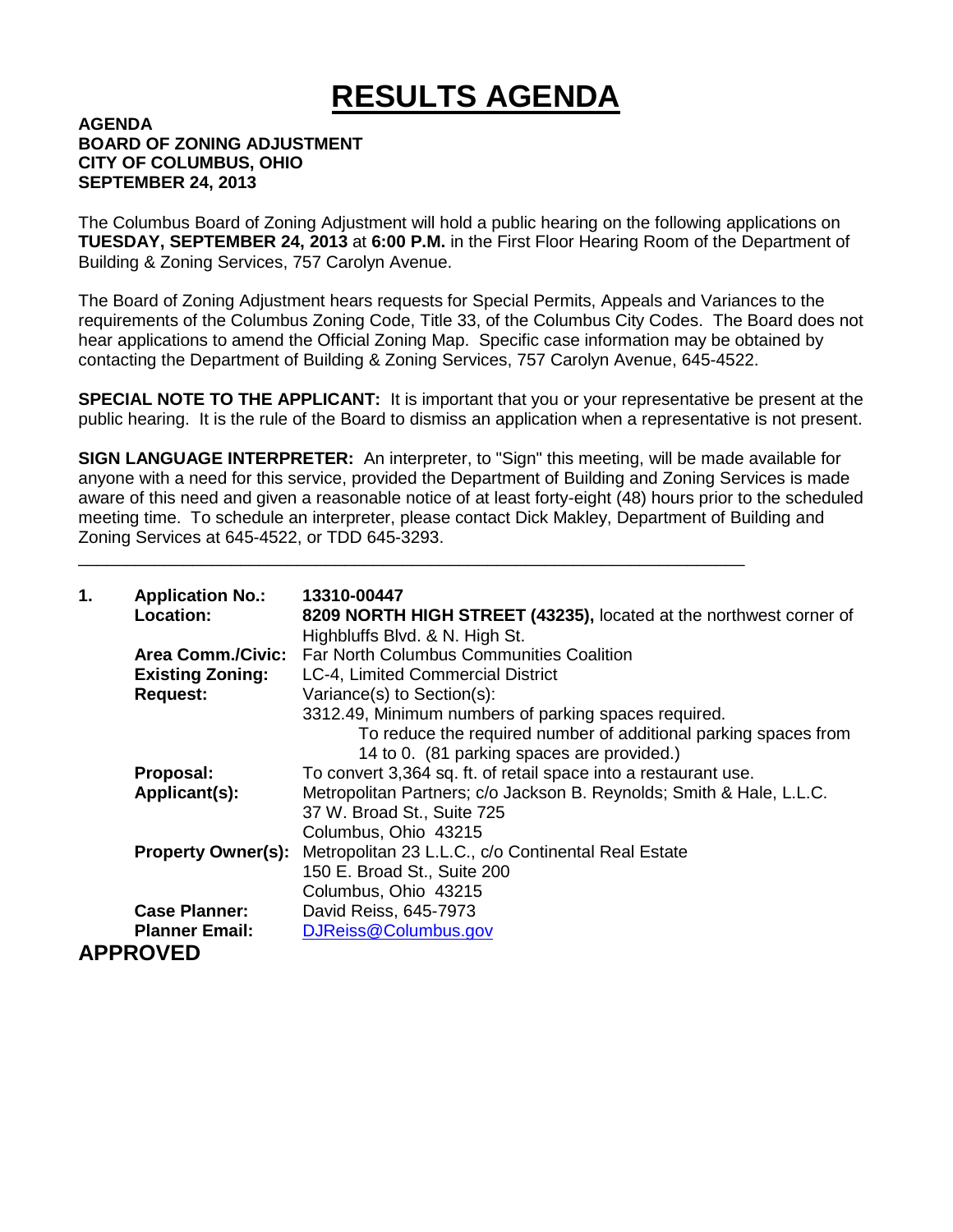| 2. | <b>Application No.:</b><br>Location:                                       | 13310-00482<br>237 KING AVENUE (43201), located on the south side of King Avenue,                                                                                                                                                                                                                                                                                                                    |
|----|----------------------------------------------------------------------------|------------------------------------------------------------------------------------------------------------------------------------------------------------------------------------------------------------------------------------------------------------------------------------------------------------------------------------------------------------------------------------------------------|
|    | <b>Area Comm./Civic:</b><br><b>Existing Zoning:</b><br><b>Request:</b>     | approximately 200 feet east of Neil Avenue.<br><b>University Area Commission</b><br>C-4, Commercial District<br>Variance(s) to Section(s):<br>3312.49, Minimum number of parking spaces.<br>To reduce the minimum number of additional parking spaces from<br>10 to 0 (6 provided).<br>3356.07, Distance separation standards<br>To allow a bar, cabaret or nightclub to be be located less than 500 |
|    | Proposal:<br>Applicant(s):                                                 | feet from a public or parochial school or a religious facility.<br>A partial change of use from retail to bar and to construct a patio.<br>New Avenue Architects & Engineers, c/o Brent Racer<br>4740 Reed Road<br>Columbus, Ohio 43220                                                                                                                                                              |
|    | <b>Property Owner(s):</b>                                                  | <b>Patricia Goodrich</b><br>1891 Westwood Avenue<br>Columbus, Ohio 43212                                                                                                                                                                                                                                                                                                                             |
|    | <b>Case Planner:</b><br><b>Planner Email:</b><br><b>APPROVED</b>           | Jamie Freise, 645-6350<br>JFFreise@Columbus.gov                                                                                                                                                                                                                                                                                                                                                      |
|    |                                                                            |                                                                                                                                                                                                                                                                                                                                                                                                      |
|    |                                                                            |                                                                                                                                                                                                                                                                                                                                                                                                      |
| 3. | <b>Application No.:</b><br>Location:                                       | 13310-00504<br>200 HUTCHINSON AVENUE (43223), located at the northwest corner of                                                                                                                                                                                                                                                                                                                     |
|    | <b>Area Comm./Civic:</b><br><b>Existing Zoning:</b><br><b>Request:</b>     | Hutchinson Avenue and Huntington Park Drive.<br><b>Far North Columbus Communities Coalition</b><br>CPD, Commercial Planned Development District<br>Variance(s) to Section(s):                                                                                                                                                                                                                        |
|    |                                                                            | 3312.49, Minimum number of parking spaces.<br>To reduce the minimum number of required automobile parking<br>spaces from 1799 required to 1226 provided (a reduction of 573<br>spaces).<br>3312.13, Driveway.                                                                                                                                                                                        |
|    | Proposal:<br>Applicant(s):                                                 | To increase the width of a driveway from 35 feet to 39 feet.<br>To remodel an exisiting movie theater.<br>Deann R. Cook, Esq.<br>52 East Gay Street                                                                                                                                                                                                                                                  |
|    | <b>Property Owner(s):</b><br><b>Case Planner:</b><br><b>Planner Email:</b> | Columbus, Ohio 43215<br>B&G Realty Inc., dba Marcus Theaters<br>Jamie Freise, 645-6350<br>JFFreise@Columbus.gov                                                                                                                                                                                                                                                                                      |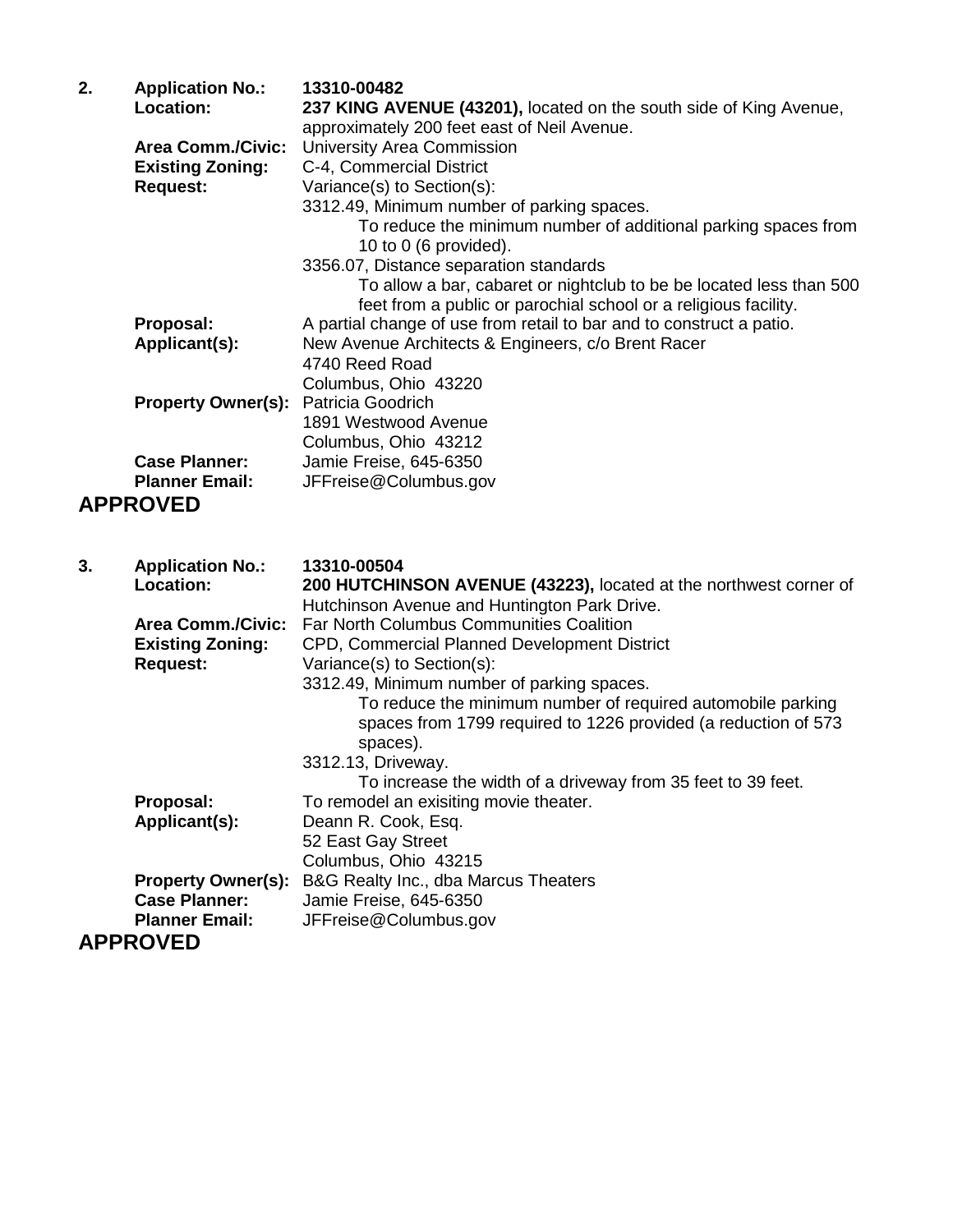| 4. | <b>Application No.:</b>  | 13310-00505                                                             |
|----|--------------------------|-------------------------------------------------------------------------|
|    | <b>Location:</b>         | 742 WORTHINGTON WOODS BLVD. (43223), located on the south side          |
|    |                          | of Worthington Woods Blvd., approximately 120 feet west of Sancus Blvd. |
|    | <b>Area Comm./Civic:</b> | <b>Far North Columbus Communities Coalition</b>                         |
|    | <b>Existing Zoning:</b>  | LC-4, Commercial District                                               |
|    | <b>Request:</b>          | Variance(s) to Section(s):                                              |
|    |                          | 3312.27, Parking setback line.                                          |
|    |                          | To reduce the parking setback from 10 feet to 5 feet.                   |
|    | Proposal:                | To construct additional parking on site.                                |
|    | Applicant(s):            | Deann R. Cook, Esq.                                                     |
|    |                          | 52 East Gay Street                                                      |
|    |                          | Columbus, Ohio 43215                                                    |
|    |                          | <b>Property Owner(s):</b> Alexander Square, LLC                         |
|    |                          | 470 Olde Worthington Road                                               |
|    |                          | Westerville, Ohio 43082                                                 |
|    | <b>Case Planner:</b>     | Jamie Freise, 645-6350                                                  |
|    | <b>Planner Email:</b>    | JFFreise@Columbus.gov                                                   |
|    | <b>WITHDRAWN</b>         |                                                                         |

| 5.     | <b>Application No.:</b><br><b>Location:</b> | 13310-00506<br>423-431 EAST LIVINGSTON AVENUE (43215), located at the southeast<br>corner of Lathrop St. & E. Livingston Ave. |
|--------|---------------------------------------------|-------------------------------------------------------------------------------------------------------------------------------|
|        |                                             | Area Comm./Civic: South Side Area Commission                                                                                  |
|        | <b>Existing Zoning:</b>                     | C-4, Commercial District                                                                                                      |
|        | <b>Request:</b>                             | Variance(s) to Section(s):                                                                                                    |
|        |                                             | 3312.49, Minimum numbers of parking spaces required.                                                                          |
|        |                                             | To reduce the required number of additional parking spaces from<br>94 to 0. (31 spaces are provided.)                         |
|        | Proposal:                                   | To convert an 8,000 sq. ft. retail commercial building into three restaurant                                                  |
|        |                                             | uses.                                                                                                                         |
|        | Applicant(s):                               | Jack Wendell, Project Coordinator; STG Development                                                                            |
|        |                                             | 536 S. Wall St., Suite 300                                                                                                    |
|        |                                             | Columbus, Ohio 43215                                                                                                          |
|        | <b>Property Owner(s):</b>                   | Livingston 431, L.L.C.                                                                                                        |
|        |                                             | 536 S. Wall St., 1st Floor; Suite 200                                                                                         |
|        |                                             | Columbus, Ohio 43215                                                                                                          |
|        | <b>Case Planner:</b>                        | David Reiss, 645-7973                                                                                                         |
|        | <b>Planner Email:</b>                       | DJReiss@Columbus.gov                                                                                                          |
| TABLED |                                             |                                                                                                                               |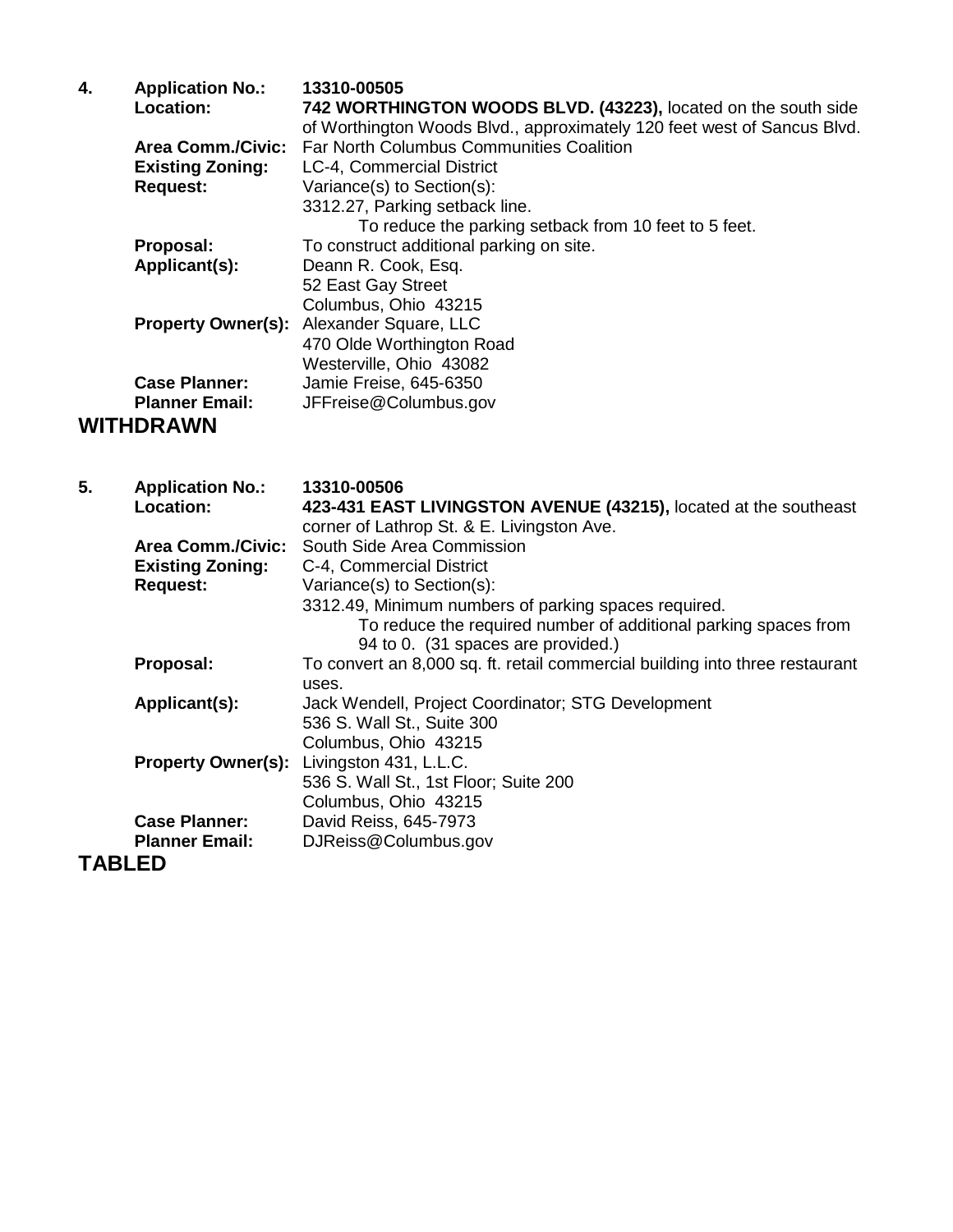| 6.            | <b>Application No.:</b>   | 13310-00508                                                      |
|---------------|---------------------------|------------------------------------------------------------------|
|               | Location:                 | 961 SOUTH HIGH STREET (43206), located on the west side of South |
|               |                           | High Street, approximately 60' south of Frederick Street.        |
|               | <b>Area Comm./Civic:</b>  | <b>Brewery District Commission</b>                               |
|               | <b>Existing Zoning:</b>   | C-4, Commercial District                                         |
|               | <b>Request:</b>           | Variance(s) to Section(s):                                       |
|               |                           | 3312.49, Minimum number of parking spaces.                       |
|               |                           | To reduce the minimum number of additional parking spaces from   |
|               |                           | 13 to 0.                                                         |
|               | Proposal:                 | To legitimize an existing patio and enclosed porch.              |
|               | Applicant(s):             | Erik Gresak, c/o Laura McGregor Comeck, Esq.                     |
|               |                           | 500 South Front Street                                           |
|               |                           | Columbus, Ohio 43215                                             |
|               | <b>Property Owner(s):</b> | Michael and Barbara Ferris                                       |
|               |                           | 533 South Third Street                                           |
|               |                           | Columbus, Ohio 43215                                             |
|               | <b>Case Planner:</b>      | Jamie Freise, 645-6350                                           |
|               | <b>Planner Email:</b>     | JFFreise@Columbus.gov                                            |
| <b>TABLED</b> |                           |                                                                  |

| 7. | <b>Application No.:</b>   | 13310-00509                                                          |
|----|---------------------------|----------------------------------------------------------------------|
|    | <b>Location:</b>          | 345 EAST 2ND AVENUE (43201), located on the south side of E. 2nd     |
|    |                           | Ave., at the southwest corner of the railroad overpass.              |
|    | <b>Area Comm./Civic:</b>  | Italian Village Commission                                           |
|    | <b>Existing Zoning:</b>   | M, Manufacturing District                                            |
|    | <b>Request:</b>           | Variance(s) to Section(s):                                           |
|    |                           | 3312.49, Minimum numbers of parking spaces required.                 |
|    |                           | To reduce the required number of additional parking spaces from      |
|    |                           | 241 to 0. (33 parking spaces are provided.)                          |
|    | Proposal:                 | To convert an existing factory building into a church.               |
|    | Applicant(s):             | John A. Rothschild, Jr., Receiver; c/o Brent D. Rosenthal            |
|    |                           | 366 E. Broad St.                                                     |
|    |                           | Columbus, Ohio 43215                                                 |
|    | <b>Property Owner(s):</b> | Anchor Government Properties III, Ltd.; c/o John A. Rothschild, Jr., |
|    |                           | Receiver                                                             |
|    |                           | 150 E. Broad St., Suite 310                                          |
|    |                           | Columbus, Ohio 43215                                                 |
|    | <b>Case Planner:</b>      | David Reiss, 645-7973                                                |
|    | <b>Planner Email:</b>     | DJReiss@Columbus.gov                                                 |
|    | <b>APPROVED</b>           |                                                                      |
|    |                           |                                                                      |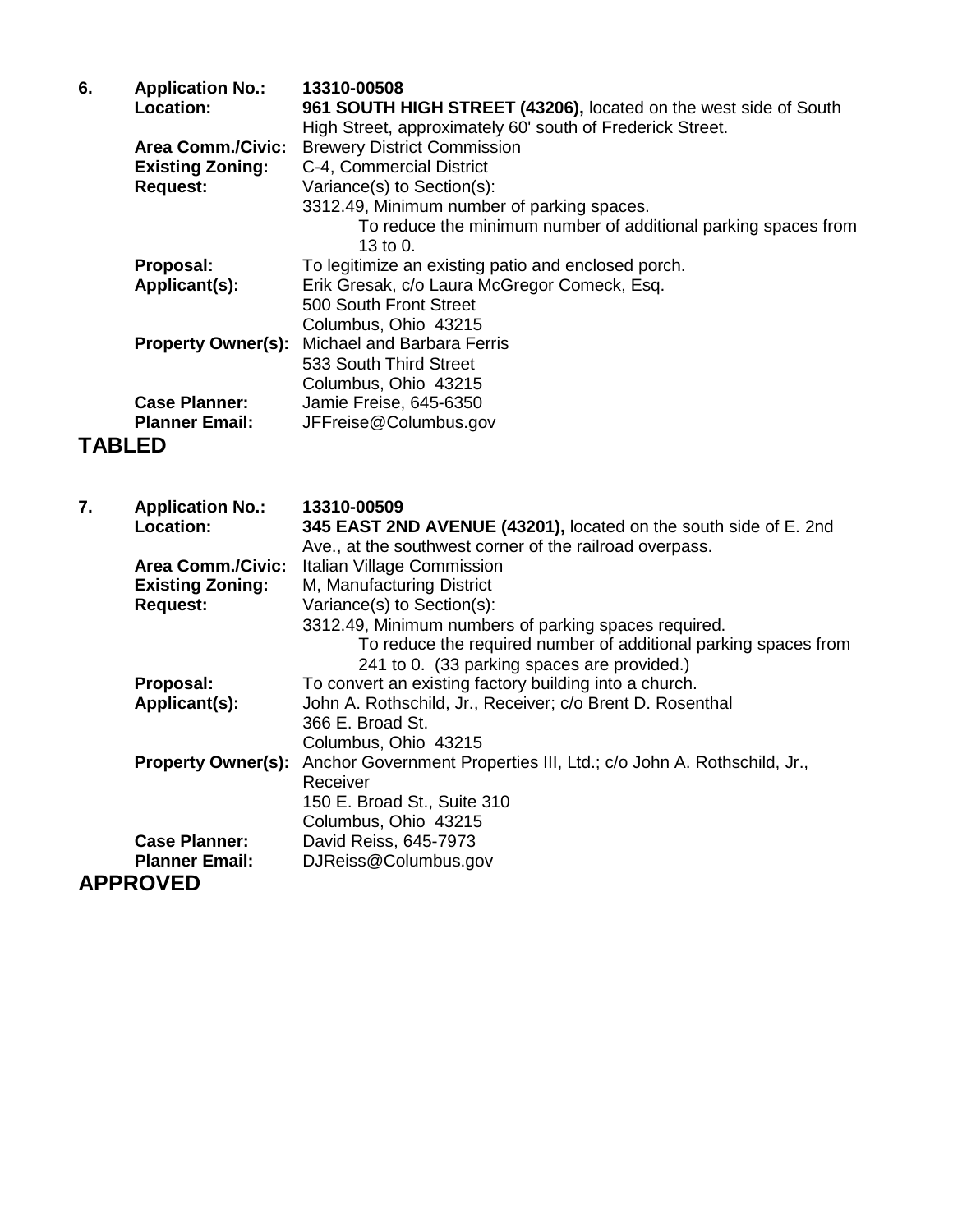| 8. | <b>Application No.:</b>   | 13310-00510                                                    |
|----|---------------------------|----------------------------------------------------------------|
|    | Location:                 | 540 TETERIDGE ROAD (43214), located at the northwest corner of |
|    |                           | <b>Olentangy River Road and Teteridge Road</b>                 |
|    | <b>Area Comm./Civic:</b>  | <b>None</b>                                                    |
|    | <b>Existing Zoning:</b>   | <b>RR, Residential District</b>                                |
|    | <b>Request:</b>           | Variance(s) to Section(s):                                     |
|    |                           | 3332.27, Rear yard.                                            |
|    |                           | To reduce the required rear yard from 25% to 15%               |
|    | Proposal:                 | To construct a covered patio.                                  |
|    | Applicant(s):             | Gary J. Alexander                                              |
|    |                           | 1324 Dublin Road                                               |
|    |                           | Columbus, Ohio 43215                                           |
|    | <b>Property Owner(s):</b> | Edward G. and Alice A. Bickerstaff                             |
|    |                           | 540 Teteridge Road                                             |
|    |                           | Columbus, Ohio 43214                                           |
|    | <b>Case Planner:</b>      | Jamie Freise, 645-6350                                         |
|    | <b>Planner Email:</b>     | JFFreise@Columbus.gov                                          |
|    | , DDDAVER                 |                                                                |

## **APPROVED**

| 9. | <b>Application No.:</b>   | 13310-00513                                                                                                    |
|----|---------------------------|----------------------------------------------------------------------------------------------------------------|
|    | <b>Location:</b>          | 5300 NORTH HAMILTON ROAD (43230), located at the northeast corner                                              |
|    |                           | of Thompson & Hamilton Rds.                                                                                    |
|    | <b>Area Comm./Civic:</b>  | <b>Northland Community Council</b>                                                                             |
|    | <b>Existing Zoning:</b>   | CPD, Commercial Planned Development District                                                                   |
|    | <b>Request:</b>           | Variance(s) to Section(s):                                                                                     |
|    |                           | 3312.49, Minimum numbers of parking spaces required.                                                           |
|    |                           | To reduce the required number of additional parking spaces from<br>47 to 0. (206 parking spaces are provided.) |
|    | Proposal:                 | To convert 6,000 sq. ft. of retail floor space into a restaurant use.                                          |
|    | Applicant(s):             | <b>Bill Mohler</b>                                                                                             |
|    |                           | 7897 Valley View Rd.                                                                                           |
|    |                           | Hudson, Ohio 44236                                                                                             |
|    | <b>Property Owner(s):</b> | The Hoogland 2006 Grantor Trust                                                                                |
|    |                           | 1022 East Adams St.                                                                                            |
|    |                           | Springfield, Illinois 627703                                                                                   |
|    | <b>Case Planner:</b>      | David Reiss, 645-7973                                                                                          |
|    | <b>Planner Email:</b>     | DJReiss@Columbus.gov                                                                                           |
|    | <b>APPROVED</b>           |                                                                                                                |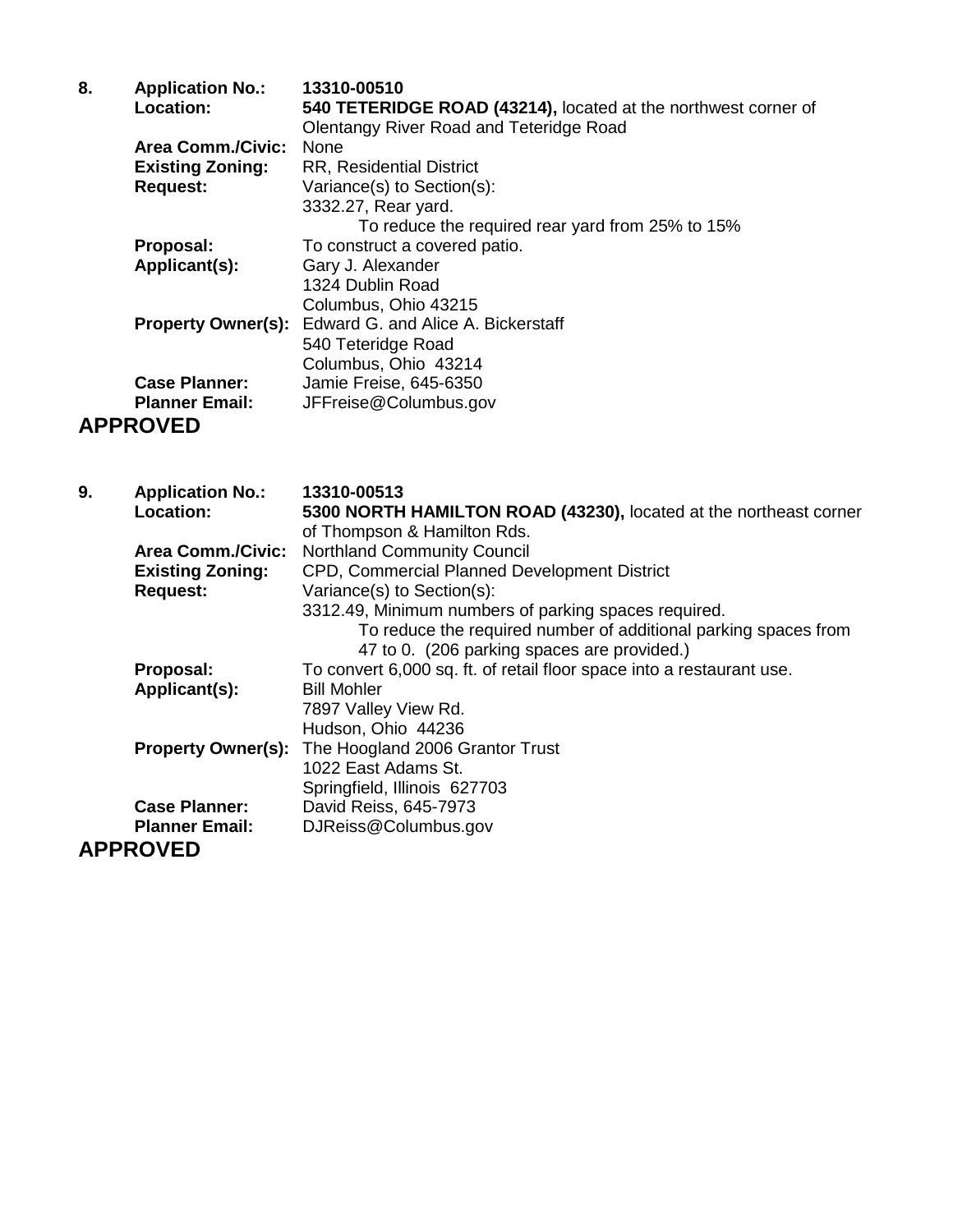| 10.           | <b>Application No.:</b><br><b>Location:</b>                            | 13310-00527<br>1650 GEMINI PLACE (43240), located at the northeast corner of Lyra Dr.<br>& Gemini Pl.                                                                                                                                                                                                                                                                                  |
|---------------|------------------------------------------------------------------------|----------------------------------------------------------------------------------------------------------------------------------------------------------------------------------------------------------------------------------------------------------------------------------------------------------------------------------------------------------------------------------------|
|               | <b>Area Comm./Civic:</b><br><b>Existing Zoning:</b><br><b>Request:</b> | <b>Far North Columbus Communities Coalition</b><br>LC-4, Limited Commercial District<br>Variance(s) to Section(s):<br>3312.49, Minimum numbers of parking spaces required.<br>To increase the maximum number of allowable parking spaces from<br>457 to 582 spaces; an increase of 125 spaces. (452 spaces are<br>currently provided; 130 additional spaces are proposed.) Also, to    |
|               | Proposal:                                                              | reduce the required number of bicycle parking spaces from 20 to 8.<br>To add 130 parking spaces to an existing parking area containing 452<br>parking spaces.                                                                                                                                                                                                                          |
|               | Applicant(s):                                                          | Cabela's Wholesale, Inc.; c/o Kevin Gaskey, P.E.<br>12750 Merit Dr., Suite 1000                                                                                                                                                                                                                                                                                                        |
|               | <b>Property Owner(s):</b>                                              | Dallas, Texas 75251<br>N.P. Limited Partnership<br>8800 Lyra Dr., Suite 550<br>Columbus, Ohio 43240                                                                                                                                                                                                                                                                                    |
|               | <b>Case Planner:</b>                                                   | David Reiss, 645-7973                                                                                                                                                                                                                                                                                                                                                                  |
|               | <b>Planner Email:</b>                                                  | DJReiss@Columbus.gov                                                                                                                                                                                                                                                                                                                                                                   |
|               | <b>APPROVED</b>                                                        |                                                                                                                                                                                                                                                                                                                                                                                        |
| 11.           | <b>Application No.:</b><br>Location:                                   | 13310-00530<br>1164 MATTHIAS DRIVE (43224), located at the northeast corner of<br>Matthias Dr. & Maize Rd.                                                                                                                                                                                                                                                                             |
|               | <b>Area Comm./Civic:</b><br><b>Existing Zoning:</b><br><b>Request:</b> | <b>Northland Community Council</b><br>SR, Suburban Residential District<br>Variance(s) to Section(s):<br>3321.05, Vision clearance.<br>To construct a privacy fence that exceeds 2-1/2 ft. in height at<br>approximately 4 inches from the property line in a required yard.<br>Also, to obstruct the clear vision triangle with a fence at the<br>adjoining neighbor's property line. |
|               | Proposal:<br>Applicant(s):                                             | To construct a 6 ft., 100% opaque privacy fence in a required yard.<br>Michael Tiano<br>1164 Matthias Dr.<br>Columbus, Ohio 43224                                                                                                                                                                                                                                                      |
|               |                                                                        |                                                                                                                                                                                                                                                                                                                                                                                        |
|               | <b>Property Owner(s):</b><br><b>Case Planner:</b>                      | Same as owner.<br>David Reiss, 645-7973                                                                                                                                                                                                                                                                                                                                                |
| <b>TABLED</b> | <b>Planner Email:</b>                                                  | DJReiss@Columbus.gov                                                                                                                                                                                                                                                                                                                                                                   |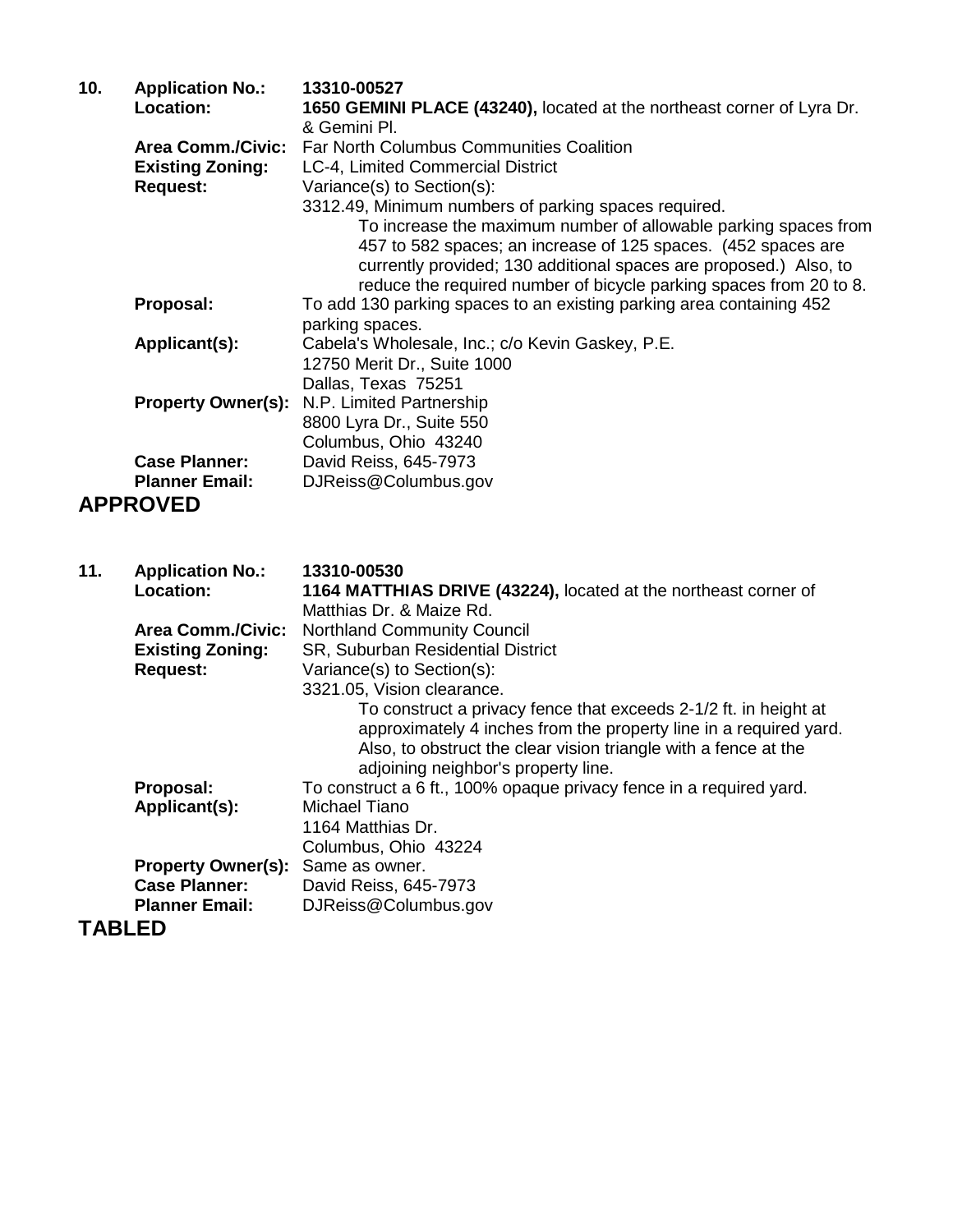| 12. | <b>Application No.:</b><br>Location: | 13310-00531<br>525 SOUTH LAZELLE STREET (43206), located on the west side of |
|-----|--------------------------------------|------------------------------------------------------------------------------|
|     |                                      | South Lazelle Street, approximately 60' north of Hoster Street               |
|     | <b>Area Comm./Civic:</b>             | <b>German Village Commission</b>                                             |
|     | <b>Existing Zoning:</b>              | R-2F, Residential District                                                   |
|     | <b>Request:</b>                      | Variance(s) to Section(s):                                                   |
|     |                                      | 3332.28, Side or rear yard obstruction.                                      |
|     |                                      | To construct a balcony that protrudes into the side yard.                    |
|     | Proposal:                            | To construct a balcony.                                                      |
|     | Applicant(s):                        | James D. Plunkett                                                            |
|     |                                      | 525 South Lazelle Street                                                     |
|     |                                      | Columbus, Ohio 43206                                                         |
|     | <b>Property Owner(s):</b>            | Applicant                                                                    |
|     | <b>Case Planner:</b>                 | Jamie Freise, 645-6350                                                       |
|     | <b>Planner Email:</b>                | JFFreise@Columbus.gov                                                        |
|     | <b>APPROVED</b>                      |                                                                              |

### **13. Application No.: 13310-00542 Location: 724 MACON ALLEY (43206),** located on the east side of Macon Alley, approximately 40 feet north of Frankfort Street **Area Comm./Civic:** German Village Commission<br>**Existing Zoning:** R-2F, Residential District **Existing Zoning:** R-2F, Residential District<br>Request: Variance(s) to Section(s): Variance(s) to Section(s): 3332.26, Minimum side yard permitted. To reduce the minimum side yard from 5' to 1.5". 3332.27, Rear yard. To reduce the required rear yard from 25% to 23.6% **Proposal:** To construct a new garage.<br> **Applicant(s):** James D. Plunkett **Applicant(s):** James D. Plunkett 525 South Lazelle Street Columbus, Ohio 43206 **Property Owner(s):** Jennifer L. Arthur 724 Macon Alley Columbus, Ohio 43206 **Case Planner:** Jamie Freise, 645-6350 **Planner Email:** JFFreise@Columbus.gov **APPROVED**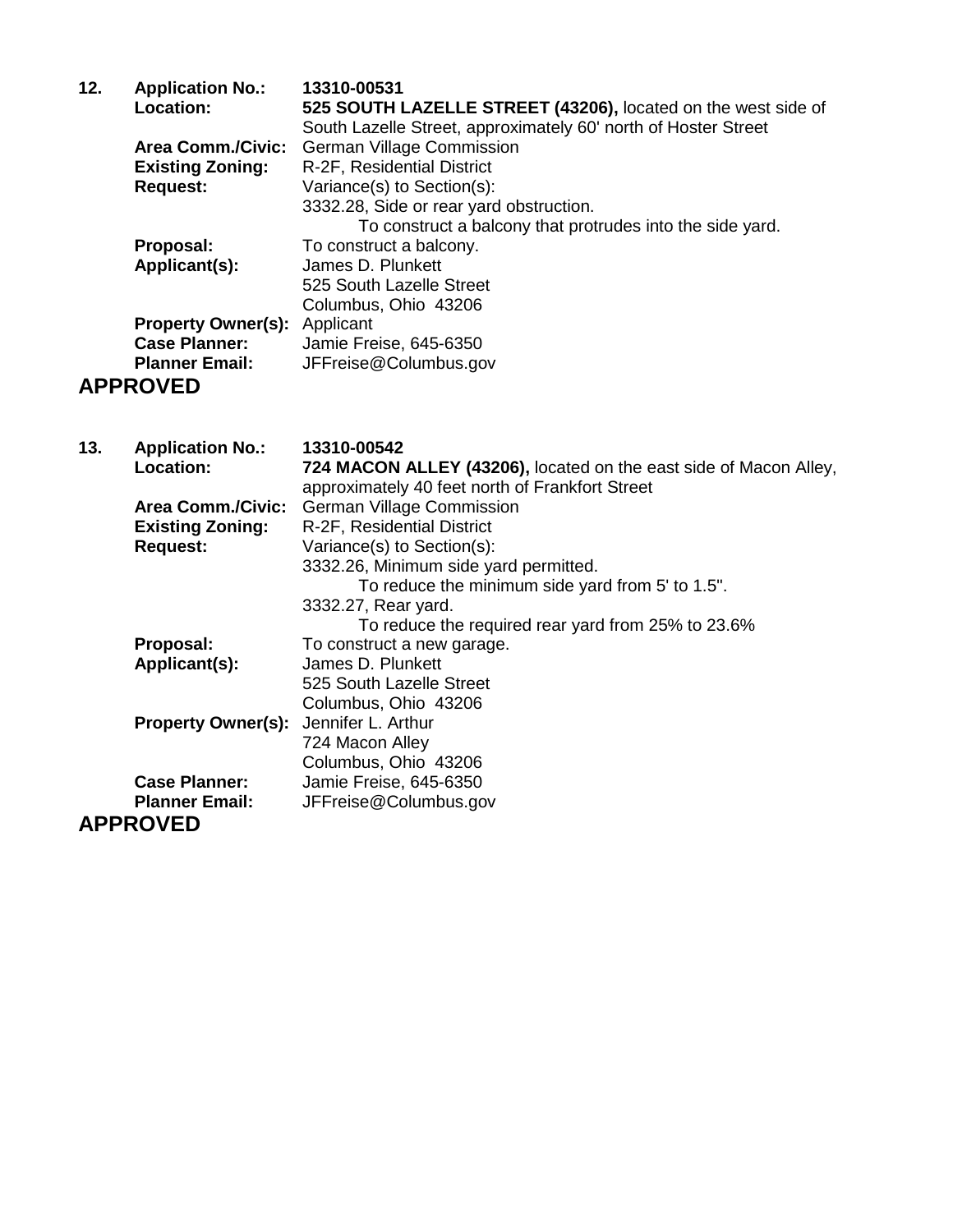## **HOLDOVER CASES**

| 14. | <b>Application No.:</b>   | 13310-00390                                                                                                                                                               |
|-----|---------------------------|---------------------------------------------------------------------------------------------------------------------------------------------------------------------------|
|     | Location:                 | 492 SOUTH HIGH STREET (43215), on the east side of S. High St.,                                                                                                           |
|     |                           | 62.5 ft. north of E. Beck St.                                                                                                                                             |
|     | <b>Area Comm./Civic:</b>  | <b>Brewery District Commission</b>                                                                                                                                        |
|     | <b>Existing Zoning:</b>   | C-4, Commercial District                                                                                                                                                  |
|     | <b>Request:</b>           | Variances                                                                                                                                                                 |
|     |                           | 3312.49, Minimum numbers of parking spaces required.<br>To reduce the required number of additional parking spaces from<br>4 to 0. (54 spaces are provided.)              |
|     |                           | 3312.29, Parking space.                                                                                                                                                   |
|     |                           | To reduce the minimum dimensions required for 13 parking<br>spaces from 9 ft. by 18 ft. to 8 ft. 6 in. in width for 7 spaces and to<br>8 ft. 2 in. in width for 6 spaces. |
|     | Proposal:                 | To convert 3,368 sq. ft. of basement floor space from storage area into<br>office.                                                                                        |
|     | <b>Applicant:</b>         | John Cochrane; c/o Berardi & Partners, Architects and Engineering,<br>Inc.<br>369 E. Livingston Ave.<br>Columbus, Ohio 43215                                              |
|     | <b>Property Owner(s):</b> | Schott Ventures, Ltd.<br>488-498 S. High St.<br>Columbus, Ohio 43215                                                                                                      |
|     | <b>Case Planner:</b>      | Dave Reiss, 645-7973                                                                                                                                                      |
|     | E-mail:                   | DJReiss@Columbus.gov                                                                                                                                                      |
|     | <b>APPROVED</b>           |                                                                                                                                                                           |